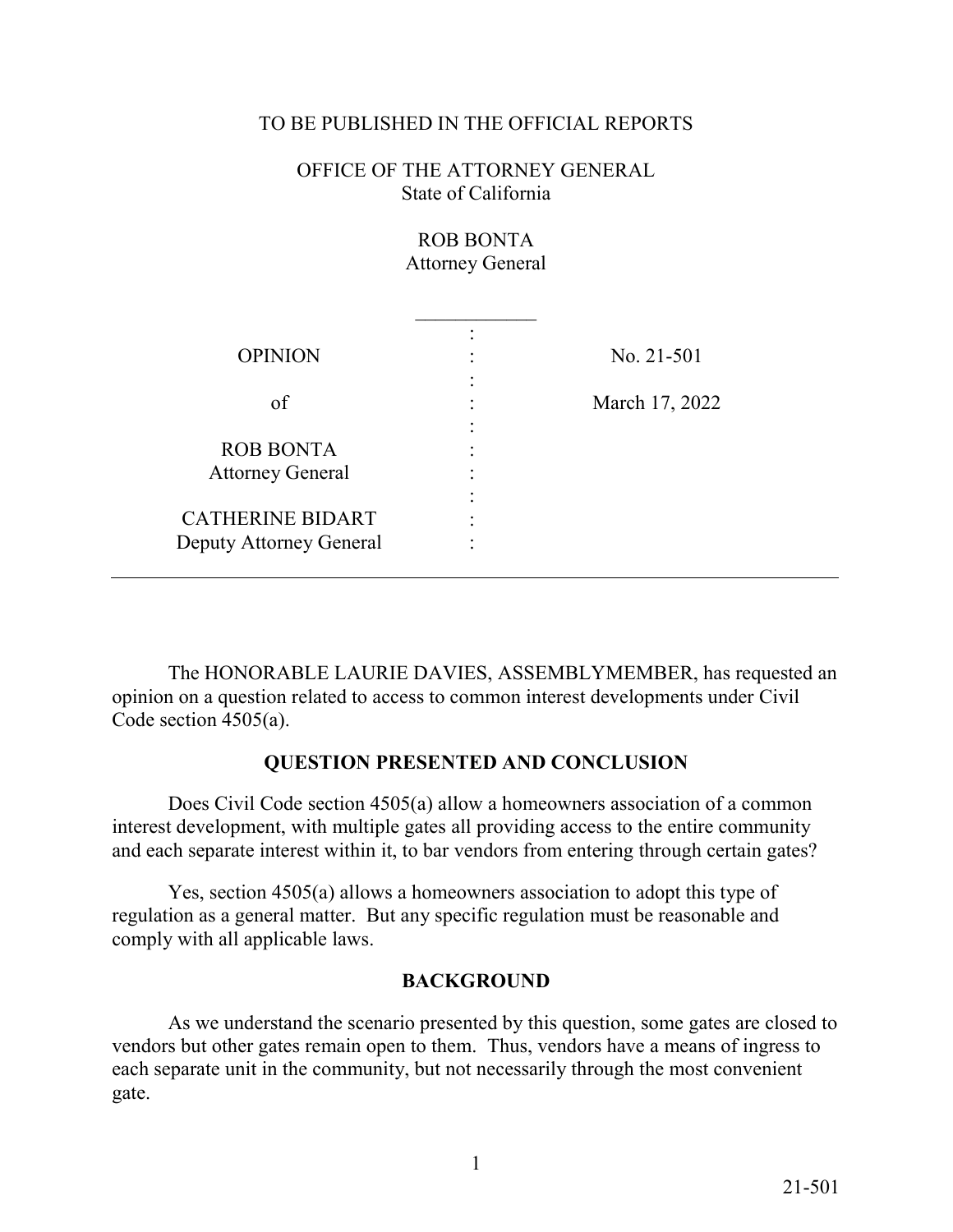We are informed that a particular situation in Assembly District 73 prompted this particular community and homeowners association.<sup>[1](#page-1-0)</sup> We underscore that this opinion homeowners association. As we have explained in prior opinions, "[w]e are not an adjudicative, fact-finding body."<sup>2</sup> Our function "is not to resolve factual disputes, or opinions on legal questions."[3](#page-1-2)  request, and we received many comments containing competing factual assertions about a does not make any findings of fact or render conclusions pertaining to any particular disputes as to conflicting inferences which may arise from such facts, but to render

interests."<sup>[4](#page-1-3)</sup> For ease of reference, we use the terms "common interest developments" or "developments" to refer only to the types of developments listed in section 4505(a). This opinion does not address any other types of common interest developments.<sup>[5](#page-1-4)</sup> Thus, this opinion addresses only the question of law presented in the request, which asks us to interpret Civil Code section 4505(a). That section applies in "a community apartment project and condominium project, and in those planned developments with common area owned in common by the owners of the separate

## **ANALYSIS**

area, unless the development's "declaration" provides otherwise.<sup>[6](#page-1-5)</sup> A declaration is a recorded document that is required to create a common interest development.<sup>7</sup> It governs The request asks whether Civil Code section 4505(a) allows a homeowners association of a common interest development to bar vendors from entering the development through certain gates. Section 4505(a) gives each separately owned interest in a common interest development a right of access through the development's common

-

<span id="page-1-0"></span><sup>&</sup>lt;sup>1</sup> We have not, however, received or reviewed this community's governing declaration or the exact language of its gate-access rules.

<span id="page-1-1"></span><sup>2 92</sup> Ops.Cal.Atty.Gen. 102, 103 (2009).

<span id="page-1-2"></span>and 62 Ops.Cal.Atty.Gen. 150, 163 (1979). 3 64 Ops.Cal.Atty.Gen. 856, 859 (1981), quoting Indexed Letter Opinion 75-282, at p. 3,

<span id="page-1-3"></span>owned unit). <sup>4</sup> Civ. Code, § 4505, subd. (a); see also Civ. Code, § 4185, subd. (a)(1) (defining "separate interest" in community apartment project as exclusive right to occupy apartment)  $\&$  (2) (defining "separate interest" in condominium project as separately

<span id="page-1-4"></span><sup>&</sup>lt;sup>5</sup> See, e.g., Civ. Code,  $\S$  4505, subd. (b) (referring to stock cooperative, and planned development in which association owns the common area).

<span id="page-1-5"></span><sup>&</sup>lt;sup>6</sup> Civ. Code,  $\S$  4505, subd. (a).

<span id="page-1-6"></span> $\frac{7}{1}$  Civ. Code, §§ 4135, 4200, subd. (a), 4250.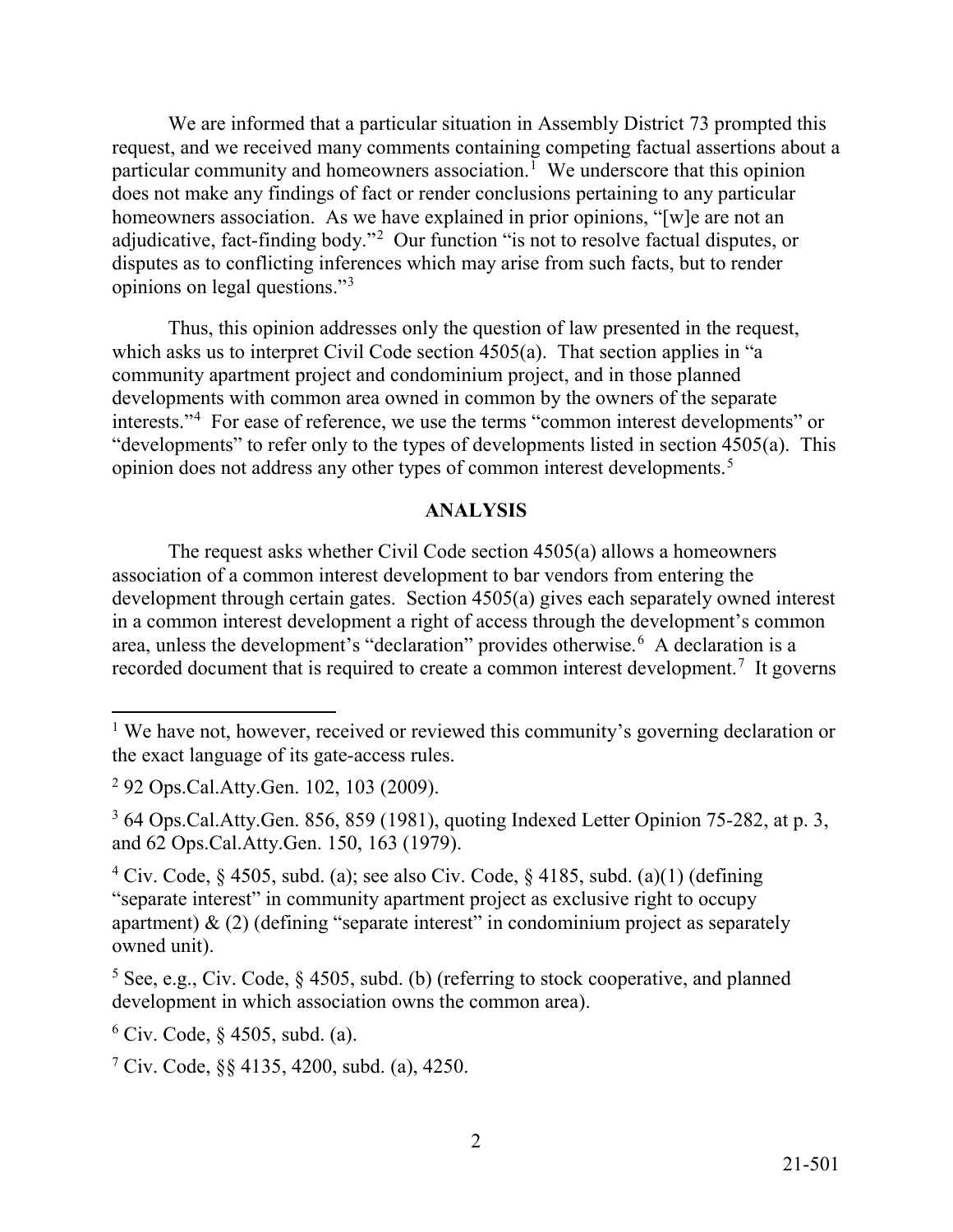separately owned units within the development.<sup>[8](#page-2-0)</sup> Section  $4505(a)$  states: a homeowners association (which manages the development) and contains restrictions on

Unless the declaration otherwise provides: . . . In a community apartment project and condominium project, and in those planned developments with common area owned in common by the owners of the separate interests, *there are appurtenant to each separate interest nonexclusive rights of ingress,* egress, and support, if necessary, *through the common area*. The common area is subject to these rights.<sup>[[9](#page-2-1)]</sup>

 . . . through the common area." A right of ingress is a right of access, or "the right or ability to enter" a location.<sup>1[0](#page-2-2)</sup> And something is "appurtenant" to a property interest when it is used with that interest for its benefit.<sup>[1](#page-2-3)1</sup> Thus, the right of ingress described in Civil Critically, this section does not guarantee a right of ingress along any particular route or through any particular entry point. Instead, it provides general "rights of ingress Code section 4505(a) is the right to access a separate interest through the common area, for the benefit of that separate interest.

 may access each separate interest through at least some gate. In this scenario, the homeowners association is not denying the right of ingress conferred by section 4505(a), In the question presented, no separate interest has lost its right of ingress through the common area. The question contemplates that there are multiple gates to the development and that each gate provides access to the entire development and each separate interest within it. It describes a restriction that prohibits vendors from entering through certain gates while allowing them to enter through other gates. Thus, vendors it is merely regulating that right.

 We conclude that section 4505(a) does not prohibit this type of regulation as a general matter. To the contrary, as the California Supreme Court has recognized, "[u]se

<span id="page-2-0"></span>governing document of managing association). 8 See Civ. Code, §§ 4250, 4800; *Villa De Las Palmas Homeowners Assn. v. Terifaj*  (2004) 33 Cal.4th 73, 81 ("declaration is often referred to as the development's constitution"); *Brown v. Montage at Mission Hills, Inc.* (2021) 68 Cal.App.5th 124, n. 1 (declaration, "or more fully, 'Declaration of Covenants, Conditions and Restrictions'" is

<span id="page-2-1"></span> $\degree$  Civ. Code,  $\degree$  4505, subd. (a), italics added.

<span id="page-2-2"></span><sup>&</sup>lt;sup>10</sup> Black's Law Dictionary (11th ed. 2019), "ingress," definition 2 ("The right or ability to enter; access").

<span id="page-2-3"></span><sup>&</sup>lt;sup>11</sup> *Ibid*.; see Civ. Code,  $\frac{662}{15}$  (something is "appurtenant to land when it is by right used with the land for its benefit, as in the case of a way, or watercourse, or of a passage for light, air, or heat from or across the land of another").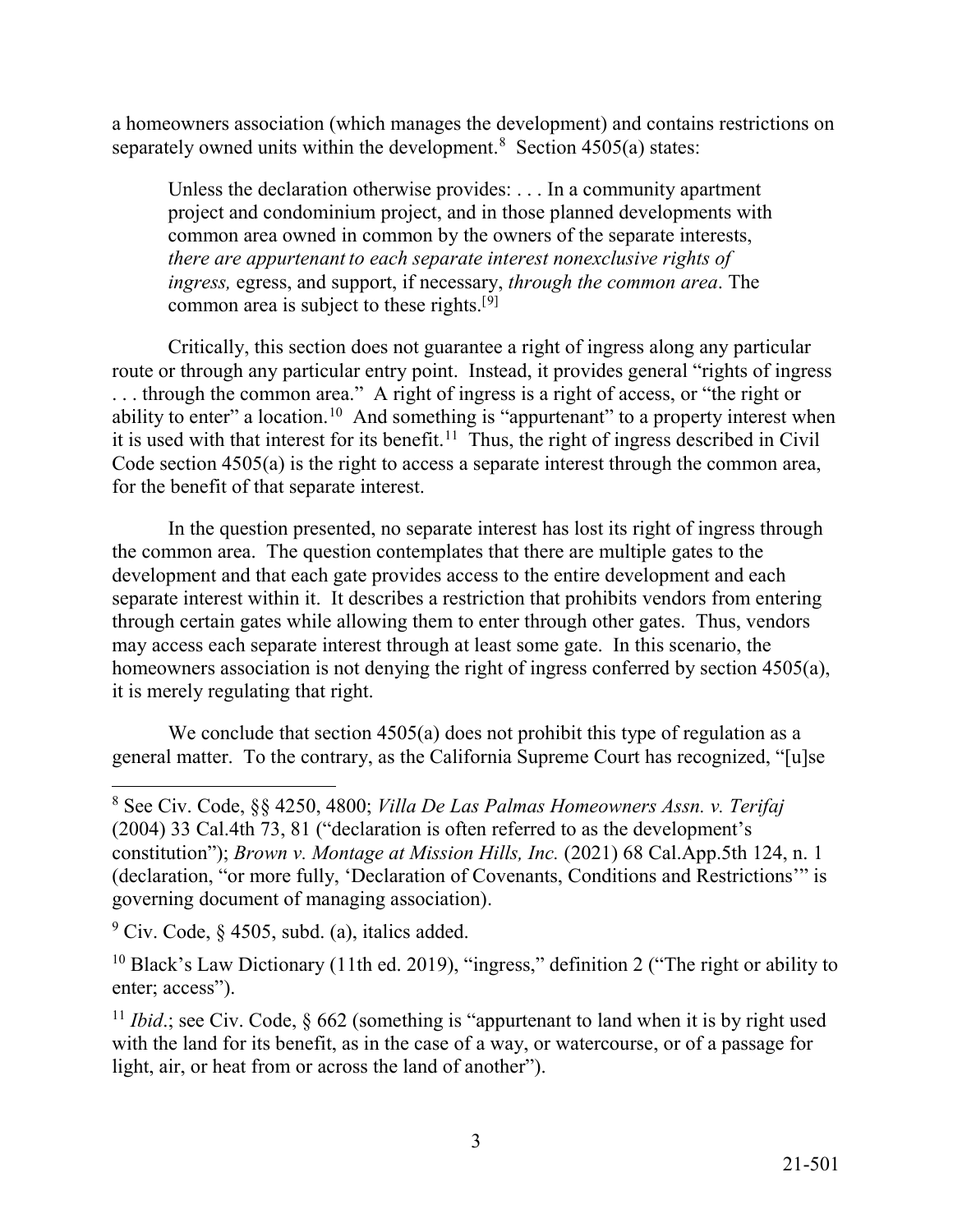itself."[12](#page-3-0) restrictions are an inherent part of any common interest development" and they "may limit activities conducted in the common areas as well as in the confines of the home

 the right of ingress established by section 4505(a)—the restriction might still be a permissible provision of a development's governing declaration. Under the terms of section 4505(a) itself, the right of ingress may be modified by a development's declaration.<sup>1[3](#page-3-1)</sup> To be sure, any regulation set forth in a declaration must be reasonable to be enforceable.<sup>14</sup> In general, a presumption of reasonableness applies, but a regulation is a way that far outweighs any benefit.<sup>15</sup> Quoting multiple California Supreme Court In the alternative—that is, even if this gate-access restriction somehow affected unenforceable if it is arbitrary, violates public policy, or burdens the affected property in cases, the Court of Appeal recently explained:

 unless they are wholly arbitrary, violate a fundamental public policy, or [citation]. [Citation.] Equity will not enforce any restrictive covenant that violates public policy. [Citations.] Nor will courts enforce as equitable affected land.<sup>[[16\]](#page-3-4)</sup> [C]ovenants and restrictions in recorded declarations of common interest developments are presumptively reasonable [citation], and are enforceable impose a burden on the use of affected land that far outweighs any benefit servitudes those restrictions that are arbitrary, that is, bearing no rational relationship to the protection, preservation, operation or purpose of the

common interest development as a whole."<sup>17</sup> This inquiry requires examining the Determining whether a restriction in a declaration is reasonable is done "not by reference to facts that are specific to the objecting homeowner, but by reference to the

<sup>-</sup>

<span id="page-3-1"></span><span id="page-3-0"></span><sup>&</sup>lt;sup>12</sup> Nahrstedt v. Lakeside Village Condominium Assn. (1994) 8 Cal. 4th 361, 372–373.<br><sup>13</sup> Civ. Code, § 4505, subd. (a) ("*Unless the declaration otherwise provides* . . ., there are <sup>13</sup> Civ. Code,  $\frac{1}{2}$  4505, subd. (a) ("*Unless the declaration otherwise provides* . . ., there are appurtenant to each separate interest nonexclusive rights of ingress . . . through the common area," italics added).

<span id="page-3-2"></span><sup>&</sup>lt;sup>14</sup> Civ. Code,  $\frac{1}{2}$  5975, subd. (a).

<span id="page-3-3"></span><sup>&</sup>lt;sup>15</sup> Smart Corner Owners Assn. v. CJUF Smart Corner LLC (2021) 64 Cal.App.5th 439, 469–470.

<span id="page-3-5"></span><span id="page-3-4"></span> $16$  *Ibid.*, internal quotation marks omitted.

<sup>&</sup>lt;sup>16</sup> *Ibid.*, internal quotation marks omitted.<br><sup>17</sup> *Sui v. Price* (2011) 196 Cal.App.4th 933, 939–940, quoting *Nahrstedt v. Lakeside Village Condominium Assn., supra,* 8 Cal.4th at p. 386.